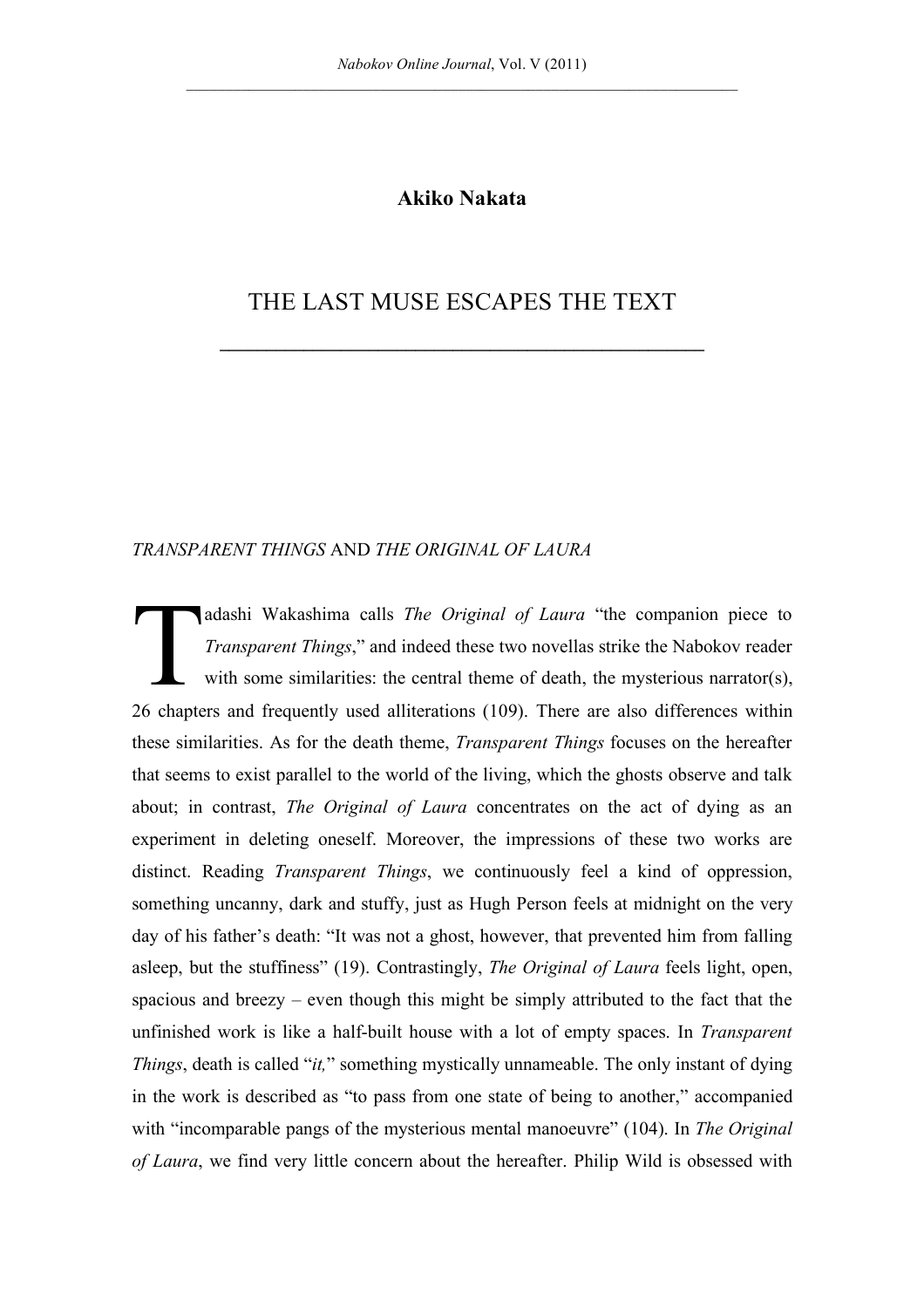deleting himself. He tries to commit suicide not by physical means, but by means of a thought experiment, wherein he imagines erasing the lines representing his legs, torso and head drawn on a mental blackboard.

A process of self-obliteration conducted by an effort of the will. Pleasure, bordering on almost unendurable ex-stacy, comes from feeling the will working at a new task: an act of destruction which develops paradoxically an element of creativeness in the totally new application of totally free will. Learning to use the vigor of the body for the purpose of its own deletion[,] standing vitality on its head (Wild's notes, 213).

As the original title *Dying Is Fun* suggests, Philip even gains the "ecstatic relief of getting rid of" his toes when he believes that he has succeeded in erasing them (D5, 139). There is neither interest in, nor influence of or intervention from the hereafter. Strangely enough, death, as if being observed as a test subject under the glaring light of a laboratory, does not cast a shadow.<sup>1</sup> The experiment is considered a tactic, so to speak, for extinguishing death itself by thought, in which Philip paradoxically uses vigor to delete his life. His method sounds reminiscent of what Mr. R. recognizes in the face of death (Wakashima 113-14).

Contrary to what he has expected, Mr. R. feels that his trivial sentiments have become gigantic, incomparably larger than the universe, and that he is going to die with "the total rejection of all religions" and "in the total composure in the total death" (88). Similar to Mr. R. having to abandon leaving behind his recognition as the author of a great book, which would be a new Bible, Philip dies of a stroke leaving his experiment in self-deletion unfinished. As in Nabokov's short story "Ultima Thule," where the reader is told that the essence of things unknown to human beings has been revealed to a character, but the essence itself is not revealed, their achievements remain unknown to the reader as well as to the other characters of the works.

 $\frac{1}{1}$ <sup>1</sup> Philip's self-deleting system may remind some readers of a game named "Hangman." The game requires a player to add lines, one by one, until a hung man appears while Philip's system requires a practitioner to delete the lines representing a man, one by one, until nothing remains, which is the end of the game.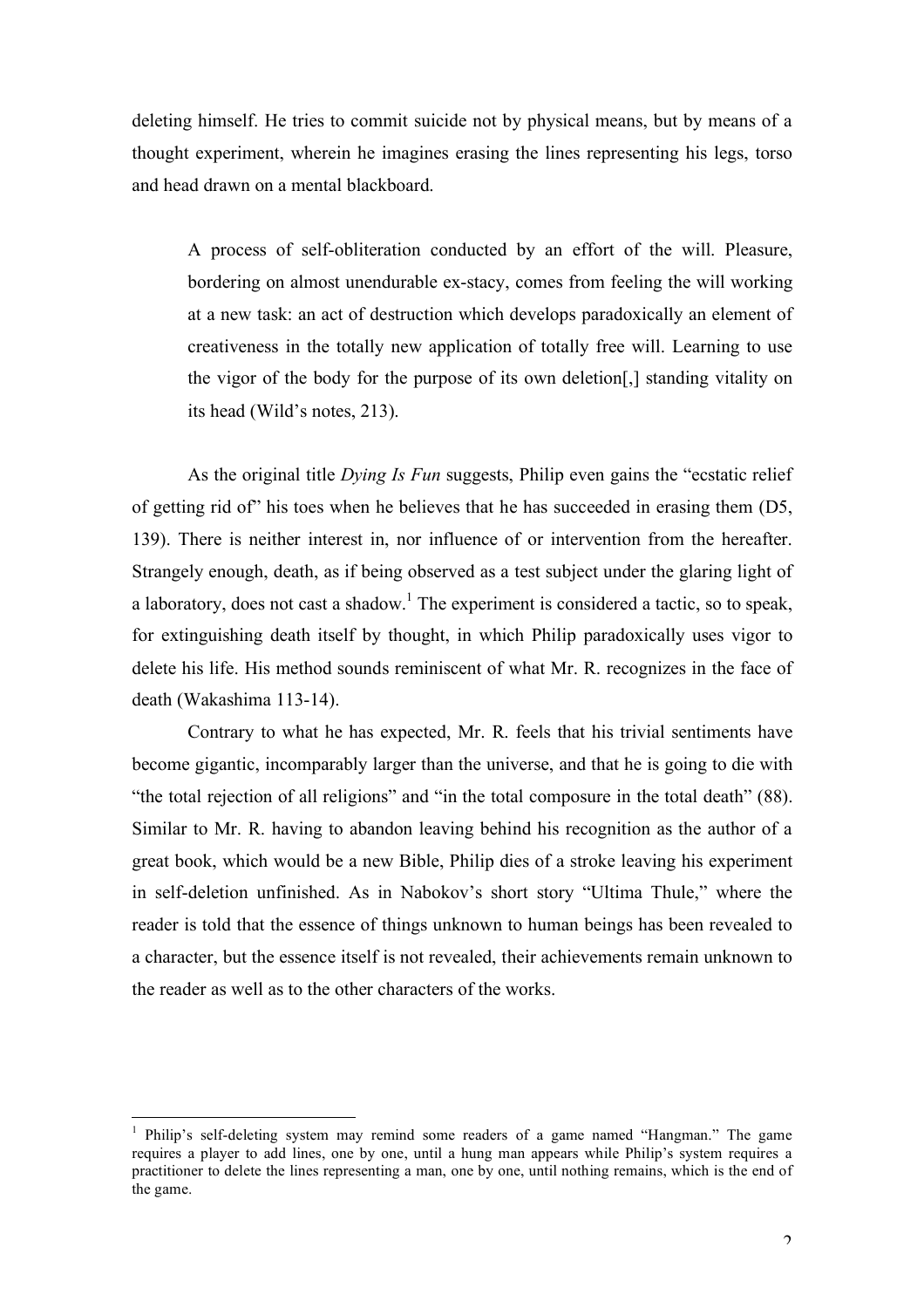Observing the details of these two novellas, we see some specific episodes, physical characteristics and personality traits that are shared among the characters. Mr. R.'s last letter describing such recognitions sent to his publisher parallels Philip's last letter to his secretary; neither of the authors' directions in the letters is followed.<sup>2</sup> Hugh passes his hatred of his hurting feet down to Philip, who so badly, even more than Hugh, loathes his pestering and smelling toes that he tries to sacrifice them first to the experiment. Mme. Chamar's obesity in *Transparent Things* is also mimicked by Philip in *TOOL*, who is incomparably troubled by his fat belly and bowel ailments. Probably the most interesting similarities can be seen between Armande and Flora. Armande's coldness, promiscuity, self-centeredness, blondeness, and Russian genealogy are all inherited by Flora. However, Flora is less troubled than Armande, unlike her husband, who suffers from?? the "inheritances" more terribly than those characters in *Transparent Things*. "Unlovable," "vile-tempered" Armande is "essentially unhappy" while Flora seems satisfied with herself and her life (62). As her sudden lyrical reaction to Hugh's proposal indicates, $3$  Armande in her own way loves him, who desperately adores her, but her eccentricity cannot help but spoil their marriage. Flora, who decides to marry Philip out of mere attraction to his fame and fortune, seems to have no affection for her husband.

Armande is finally strangled by her husband, as he struggles in a nightmare to help her (actually not her alone but an amalgam of Armande and a few other women he has met) escape from a burning house. We could categorize Armande, among many of Nabokov's female major characters who are mercilessly killed as if being punished for their unfaithfulness, like Martha of *King, Queen, Knave,* Nina of "Spring in Fialta," and Lolita (who is "unfaithful" from Humbert Humbert's viewpoint). Martha conspires with

 $\frac{1}{2}$ <sup>2</sup> We hear a similar tone in the beginnings of these letters: "Miss Ure, this is the MS of my last chapter which you will, please, type out in three copies  $-1$  need the additional one for prepub in  $\underline{Bud}$ , or some other magazine. (Last Chapter, 185)"; "Dear Phil, This, no doubt, is my last letter to you. I am leaving you. I am leaving you for another even greater Publisher. In that House I shall be proofread by cherubim – or misprinted by devils, depending on the department my poor soul is assigned to" (*Transparent Things*  82).<br><sup>3</sup> "All at once she gave in, and the minor miracle happened. A shiver of tenderness rippled her features, as

a breeze does a reflection. Her eyelashes were wet, her shoulders shook in his clasp. That moment of soft agony was never to be repeated – or rather would never be granted the time to come back again after completing the cycle innate in its rhythm; yet that brief vibration in which she dissolved with the sun, the cherry trees, the forgiven landscape, set the tone for his new existence with its sense of 'all-is-well' despite her worst moods, her silliest caprices, her harshest demands" (55).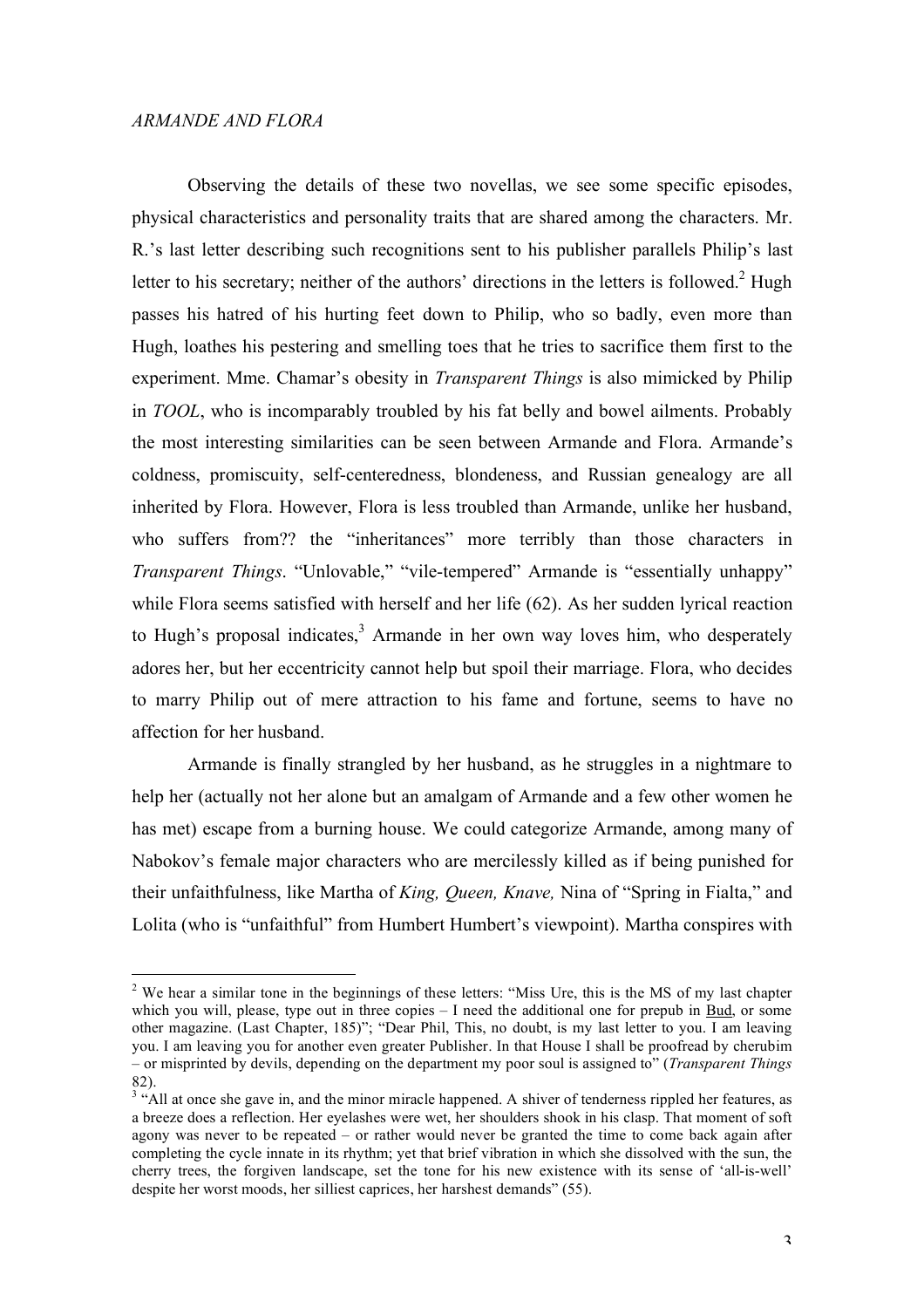her young lover to kill her husband – she actually contrives murder and manipulates Franz – but before carrying it out, she gets pneumonia. Left alone by both her husband and her lover, who overlook her serious condition, she dies. Nina is killed as the only victim in a car crash, in which her husband and friend are also involved but manage to survive. Lolita dies in labor along with her stillborn baby, outside of Humbert's memoir, despite his hearty wishes for her to live a long and happy life at the close of his writing. We feel as if she were forbidden to live a normal life even after she leaves Humbert, along with her robbed childhood, behind. Needless to say, not all of Nabokov's unfaithful female protagonists are punished by death. An exception is Margot of *Laughter in the Dark*, who constantly betrays and deceives the protagonist, finally murders him and runs away unpunished.

In contrast with these female characters, Flora is treated exceptionally and surprisingly favorably. Flora, who only "dies" as Laura, the heroine in the novel written by her ex-lover, survives all and lives on after the end of *The Original of Laura*. She is allowed to live her life as she likes, however shallow and infantile it may be. Even with more rejections than acceptances towards the male characters around her, she is neither punished nor even denied because of her immoral behavior. When she hides her husband's slippers out of childish spite, her behavior is that of a twelve-year-old girl, which her body is described to resemble ("the cup-sized breasts of that twenty-four year old impatient beauty seemed a dozen years younger than she'  $\#$  8, 15). When she is actually twelve years old, she kicks her mother's lover, Hubert H. Hubert, in the crotch to stop his groping of her body under the bedclothes. The reader feels that this is what twelve-year-old Lolita should have done to Humbert, her mother's husband at the time, instead of being seduced by him, even though that would have made the novel impossible. Flora does not remember her father and dislikes her mother. She will not allow her first boyfriend to kiss her mouth, and leaves him for good once he suggests a movie instead of love-making. Unlike the other female characters mentioned above, Flora is so self-sufficient that she seems to need neither to love nor to be loved. As far as we know, she really loves or sticks with no one. Armande does not seem to develop any serious attachment to anyone around her either, including her mother, friends, and lovers; she struggles in vain to seek her true "other half" in Hugh as if they were chopped from each other by Zeus. Flora's loneliness is not tragic and her selfsufficiency is rather pleasant.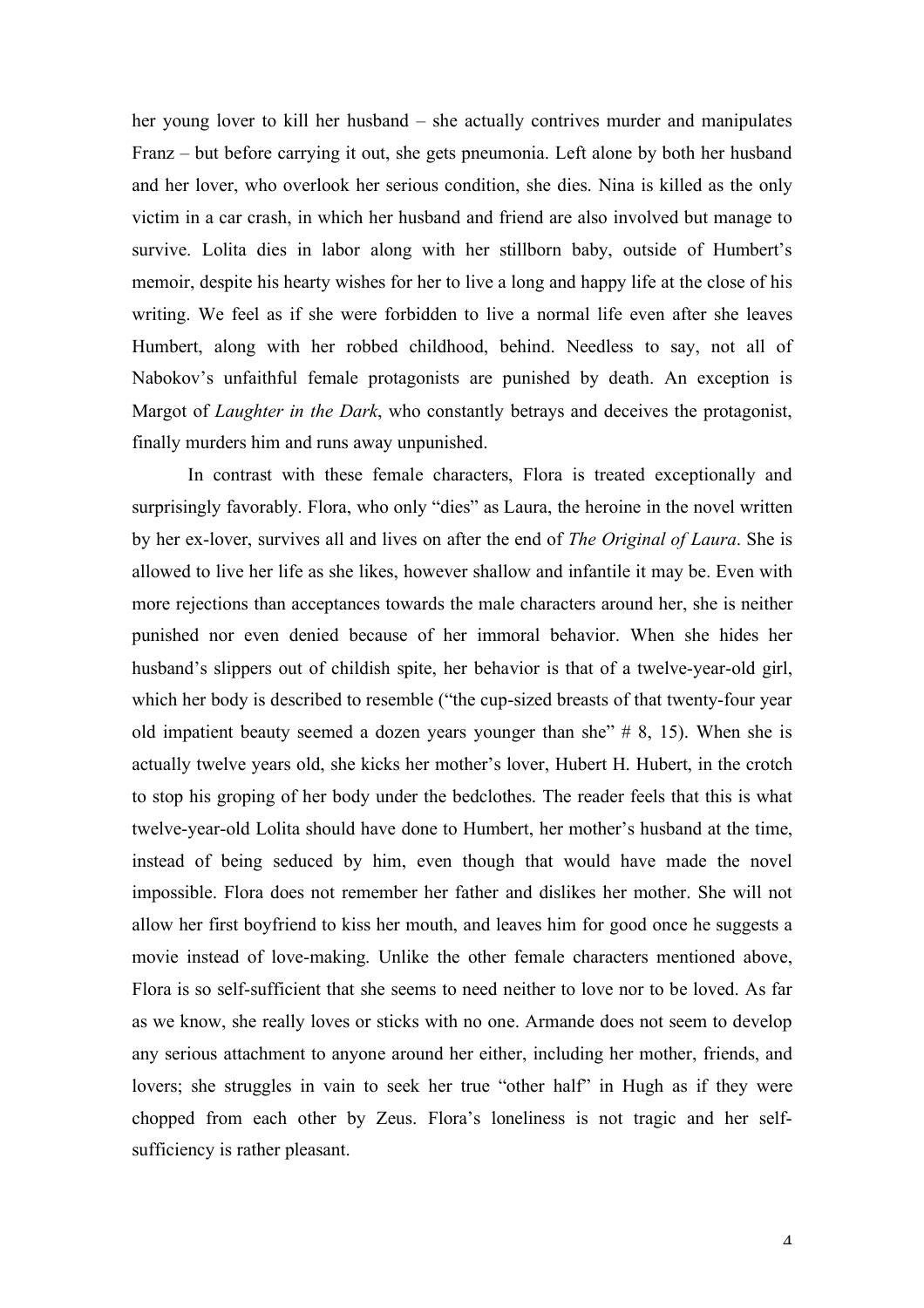Another unique feature about Flora in *TOOL* is the reader-response: according to several assessments, the reaction to Flora is that we do not dislike her personality; on the contrary, we find ourselves somehow attracted by her as a character with such selfsufficiency and self-centeredness. We should note that she is described not without sympathy, or not without eliciting sympathy from the reader, in a truly particular way. Ivan Vaughan's unemotional style, on some exceptional occasions, makes us find ourselves feeling what is happening *inside* her: "The party seemed to have degenerated into a lot of sober eyes staring at her with nasty compassion from every corner, every cushion and ashtray, and even from the hills of the spring night framed in the open French window" (#3, 5). Michael Wood astutely discerns in his review, "'Nasty compassion' makes us (or at least me) sympathetic to Flora, however irritating she might be otherwise" (14). He is not the only reader made to have sympathy for her here. In addition to "nasty," "sober eyes," repeated "every" in "every corner, every cushion and ashtray," and perhaps the picturesque latter half of the sentence, too, make us believe that we can feel what Flora feels – the intense loneliness she suddenly faces at the height of intoxication, accompanied with a kind of sweetness – and convinces us of the narrator's concealed affection for her. We are not given an opportunity to feel Armande's unhappiness from within, or to sympathize with her, in such a delicate way.<sup>4</sup>

#### *BETWEEN TRAINS: NINA AND FLORA 1*

Another female protagonist whom Flora is apparently made to overlap with is Nina of "Spring in Fialta." As Michael Dirda has pointed out, a passage of *The Original of Laura* sounds as if it were an excerpt from the story (C4):

> Every now and then she would turn up for a few moments between trains, between planes, between lovers. My morning sleep would be interrupted b??y heartrending sounds  $-$  a window opening, a little bustle downstairs, a trunk coming, a trunk going, distant telephone conversations

 $\frac{1}{4}$  $4$  We could sympathize with Armande, for instance, when she exceptionally appears to be a tender love, as cited in the previous note, but the passage is described from Hugh's point of view; that is, we feel what is happening to her only from *outside*.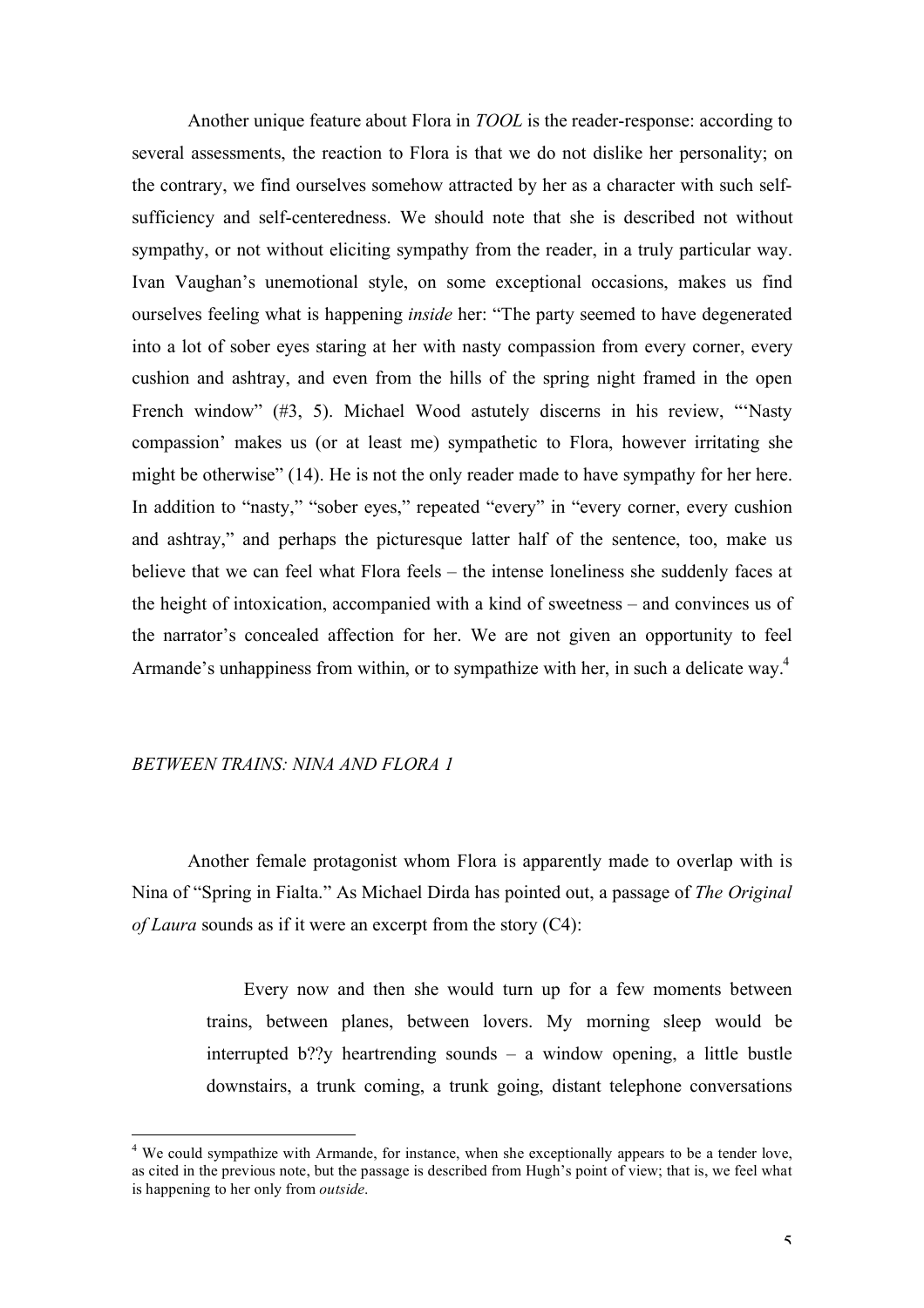that seemed to be conducted in conspiratorial whispers (Wild remembers, 263).

Also in "Spring in Fialta," Victor hears Nina bursting in and out while on her way somewhere, and he remembers her wavering "between trains":

> One summer morning . . . my family was away in the country and I was lolling and smoking in bed when I heard the bell ring with tremendous violence – and there she was in the hall having burst in to leave (incidentally) a hairpin and (mainly) a trunk illuminated with hotel labels . . . (424).

> How familiar to me were her hesitations, second thoughts, third thoughts mirroring first ones, ephemeral worries between trains. She had always either just arrived or was about to leave . . . Had I to submit before judges of our earthly existence a specimen of her average pose, I would have perhaps placed her leaning upon a counter at Cook's, left calf crossing right shin, left toe tapping floor, sharp elbows and coin-spilling bag on the counter, while the employee, pencil in hand, pondered with her over the plan of an eternal sleeping car (417).

Like Philip, who remembers Flora appearing "for a few moments between trains, between planes, between lovers," Victor remembers Nina as wandering between thoughts, worries or trains. Though Flora sounds practical and decisive, while Nina appears indecisive, both are remembered as being "between trains." However, "Nina between trains" is also associated with refugeeism, having no place of her own, or no one to depend upon, as seen in Victor's dream: "lying on a trunk, a roll of burlap under her head, pale-lipped and wrapped in a woolen kerchief, Nina fast asleep, as miserable refugees sleep in god forsaken railway stations" (425). Contrastingly, "Flora between trains" sounds like she is on the move toward somewhere she loves to go and where she could be happy, rather than implying her forlornness. At the provisional ending of the novel, she is "on the station platform of Sex, a delightful Swiss resort"  $(Z, \text{last } \S; 223)$ . The "Z" written on the card just indicates the last chapter, but it reminds the "Spring in Fialta" reader of Nina folding her body Z-wise on the couch, when she sees Victor at a party after a long period of separation. Flora is probably waiting for Ivan after a threeyear interval. As she says to her friend, "I am not going anywhere. I'm expecting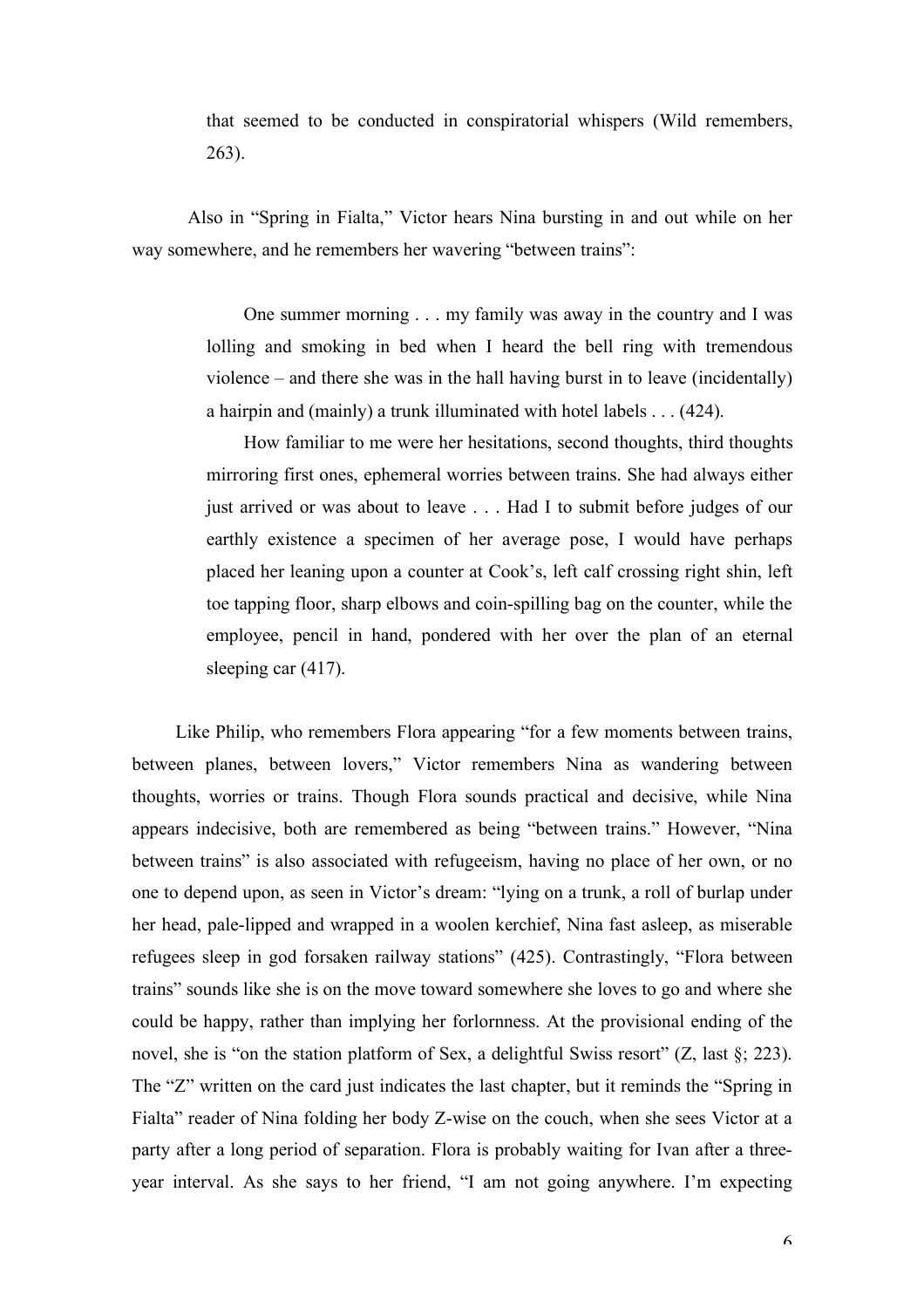somebody," she is not going anywhere for herself. Nevertheless, in the unfinished last chapter, we somehow feel not only the open air of a mountain resort surrounding her, but also her future favorably open around her and, as at the end of *Pnin*, we feel we cannot say "what miracle might happen" to her in the future (191).

### *IMPRISONED IN THE TEXT, ESCAPING THE TEXT: NINA AND FLORA 2*

Such a liberating effect emerges from Flora herself, too, especially in her attitude toward the text written about her as well as the author of the text, her ex-lover. On the station platform, she is sitting on a bench with the paperback of *My Laura* on her lap. The paperback edition is "issued virtually at the same time as its much stouter and comelier hardback edition." That is, nearly two years have passed since it was published, but she has just bought the copy at the station bookstall (Z, 223). Flora shows disinterest in her ex-lover's book, whose major theme is herself, even with the scene of her death. When Winny Carr notices her on the bench, Flora is not reading the book, and when Winny suggests that she read the book and tries to show her the place where she dies, Flora remains cool both to her friend's suggestion and the description of her own death. Answering to Winny's desire for her to enjoy the story of herself, she just says she doubts "if she could force herself to start reading it."

Oh, you must! said Winny. It is, of course, fictionalized and all that, but you'll come face to face with yourself at every corner. And there's your wonderful death. Let me show you your wonderful death. . . . It's not quite at the end. You'll scream with laughter. It's the craziest death in the world.

"You'll miss your train," said Flora  $(Z2, 225, Z3, 227)$ .

We are surprised again at Flora's cold reaction to the book and, more than that, at Ivan's cruel treatment of her, his ex-love. In his book, he makes Laura/Flora die the "craziest death in the world," and his novel is not even closed by the episode. It would be rather understandable if their affair had ended forever three years ago, but now she is probably waiting for Ivan at the station. Even though it is "[n]othing very exciting" as she tells Winny, the situation and her attitude confuse us. It may be another instance of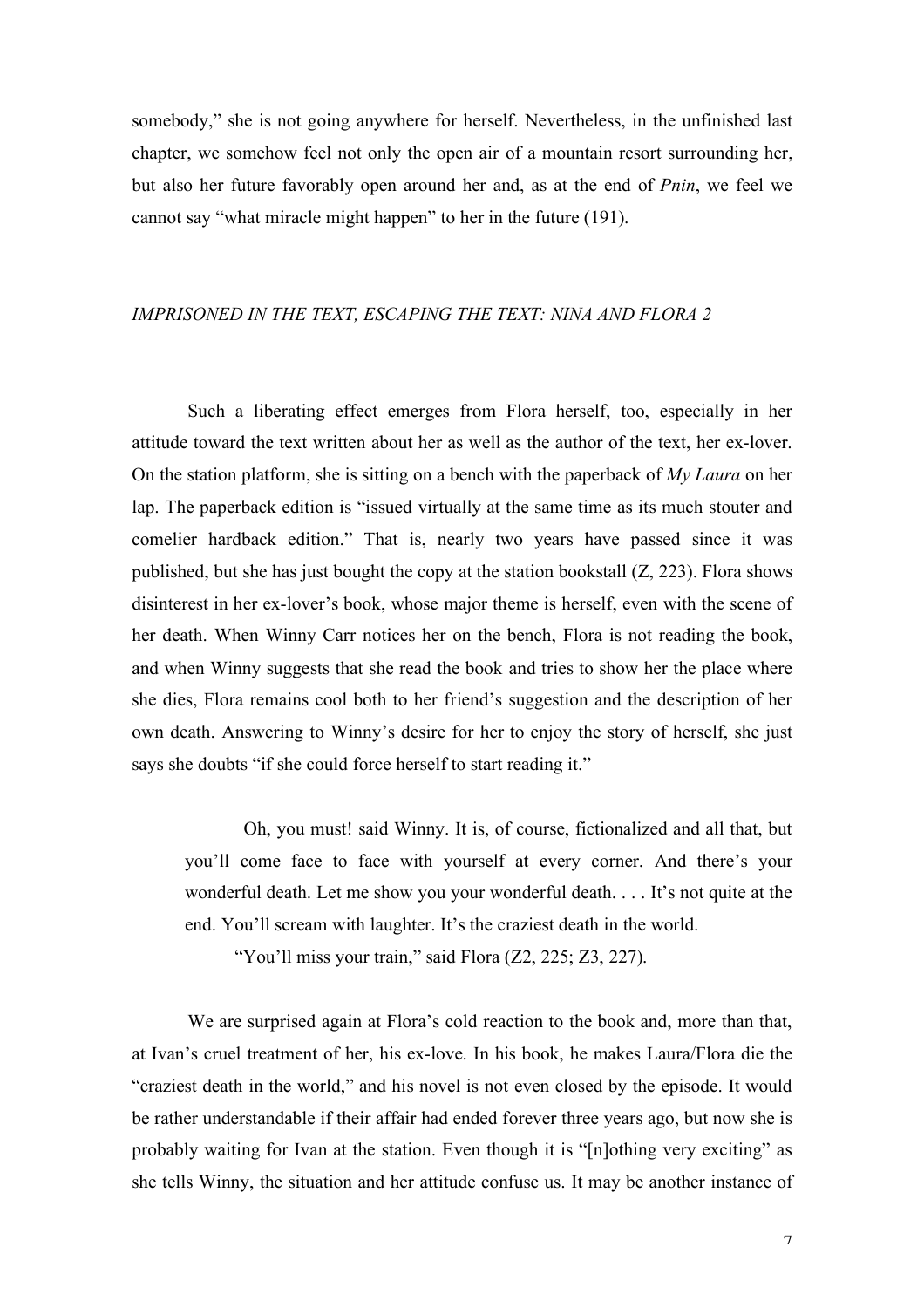her extreme indifference towards others. In any case, Flora is not keen to know about her death described there and she does not bother to open the book. As Wakashima observes, "she seems as though to refuse being drawn into a work of fiction, and at the same time to lightly wave aside the fate of dying" (116). Flora's refusal to read the book must be a definite protest of the heroine against the author, an anthropomorphic deity.<sup>5</sup> Flora has been compared with texts by Ivan: "her exquisite bone structure immediately slipped into a novel – became in fact the secret structure of that novel, besides supporting a number of poems" (#8, 15). She is not identified with a finished book or even a part of one, but with "an unwritten, half-written, rewritten difficult book" that makes such ambition attainable as "to render at last what contemporary descriptions of intercourse so seldom convey" (#12, 23). After reading such poetic and mystic descriptions of Flora, it is more difficult to imagine how her death, the "craziest in the world," could be written by the same author.

Nina of "Spring in Fialta" is also compared with a text, or associated with a text<sup>6</sup>: "Again and again she hurriedly appeared in the margins of my life, without influencing in the least its basic text"; "In a bookshop she nodded to me from a page of one of her husband's stories, a, page referring to an episodic servant girl, but smuggling in Nina in spite of the author's intention"; "Occasionally, in the middle of a conversation her name would be mentioned, and she would run down the steps of a chance sentence, without turning her head" (424). During her life, she is put into her husband's text (of all things, as a "servant girl") or in the margins of the pages of a book of Victor's life; after death, she is found in an article in a newspaper and then in Victor's sentimental memoir. She is not given a chance to reject being involved in those texts, and we feel such fate may not be so unsatisfactory for her, unlike Lolita. Should she be asked, Lolita would decisively refuse to "share [with Humbert] the immortality" which he has created in "the refuge of art" (309). This is the only hope for Humbert; but

 <sup>5</sup>  $5$  There are some mysteries concerning cards X and XX. They are considered to be put before the last chapter; however, they describe Flora and Ivan dating in a central European resort after a three-year separation, which is obviously what Flora is expecting in the last chapter. There is not only chronological uncertainty but also the problem of the narrator: abruptly, "I" begins to narrate the section. Ivan seems to have dropped the objective, third-person narration for some reason. Moreover, the Flora described in the section does not look like the same person we have seen in the Z cards. According to "I," Flora is "brimming with religious fervor and yet miserably, desperately fearful," and she pretends wry gaiety when responding to his mocking insult. These inconsistencies remind us that what we have at hand is but some sections of an in complete novella.

 $6$  In regard to Nina associated with texts, see Nakata, 110.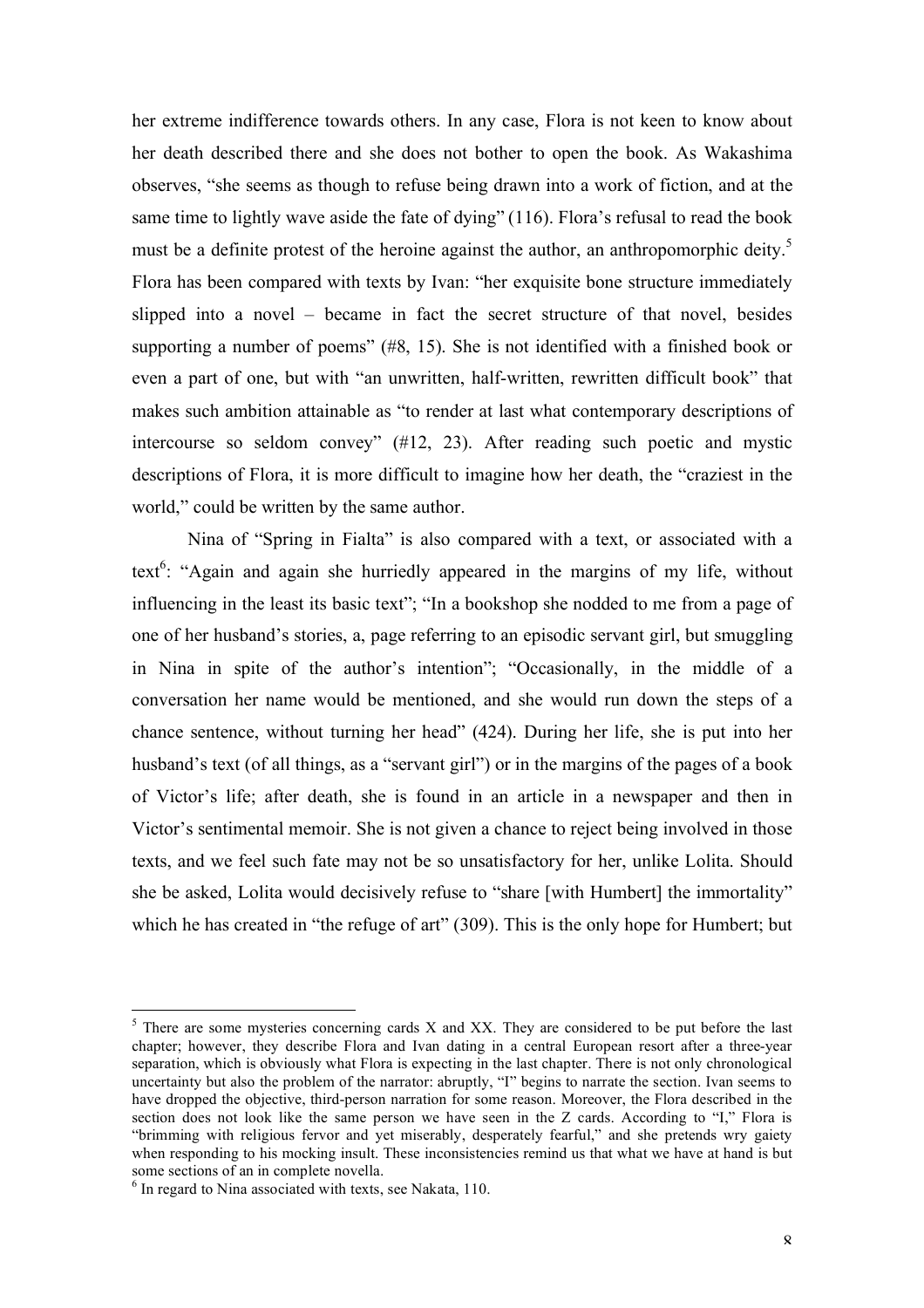for Lolita, it is nothing but another imprisonment even after death, in a text of his own, by and only for himself.

Compared with Nina or Lolita, we find Flora surprisingly liberated as a character. She owns a copy of her ex-lover's novel – though in a cheaper, soft-covered edition, which she just happened to buy at a station bookstall long after its publication – and she rejects or ignores his text, specifically the section concerning her death. Of all of Nabokov's characters, Flora is the first and last who is allowed to reject the text – in truth, her rejection is of Ivan's work, not Nabokov's, but given that Ivan Vaughan is obviously Nabokov's alter ego, she rejects nothing but Nabokov's text. It is most unimaginable that Nabokov, the last author to cater to popularism, would consider writing something that matched the age of feminism. However, he lets his last heroine liberate herself from imprisonment in the text: something impossible for his other female protagonists to do, even if they wished to. Flora is the muse, inspiring both Ivan and Nabokov; at the same time, she is allowed to refuse to remain a muse for anybody, in any text written by anyone. And over again, she will be inspiring readers as a muse and anti-muse forever, for there is no end to the last and unfinished work by Nabokov.

#### **WORKS CITED**

- Dirda, Michael. "Vladimir Nabokov, Reduced to Notes." *The Washington Post*, Nov. 19 (2009): C4.
- Nabokov, Vladimir. *The Annotated Lolita*. Ed. Alfred Appel, Jr. New York: Vintage, 1992.
- \_\_\_\_\_. *King, Queen, Knave.* New York: Vintage, 1989.
- \_\_\_\_\_. *Laughter in the Dark*. New York: Vintage, 1989.
- \_\_\_\_\_. *The Original of Laura*. Ed. Dmitri Nabokov. New York: Knopf, 2009.
- \_\_\_\_\_. *Pnin*. New York: Vintage, 1989.
- \_\_\_\_\_. "Spring in Fialta," in *The Stories of Vladimir Nabokov* (New York: Vintage, 1995): 413-29.
	- \_\_\_\_\_. *Transparent Things.* New York: Vintage, 1989.
- Nakata, Akiko. "A Failed Reader Redeemed: 'Spring in Fialta' and *The Real Life of Sebastian Knight*." *Nabokov Studies* 11 (2007/2008): 101-25.